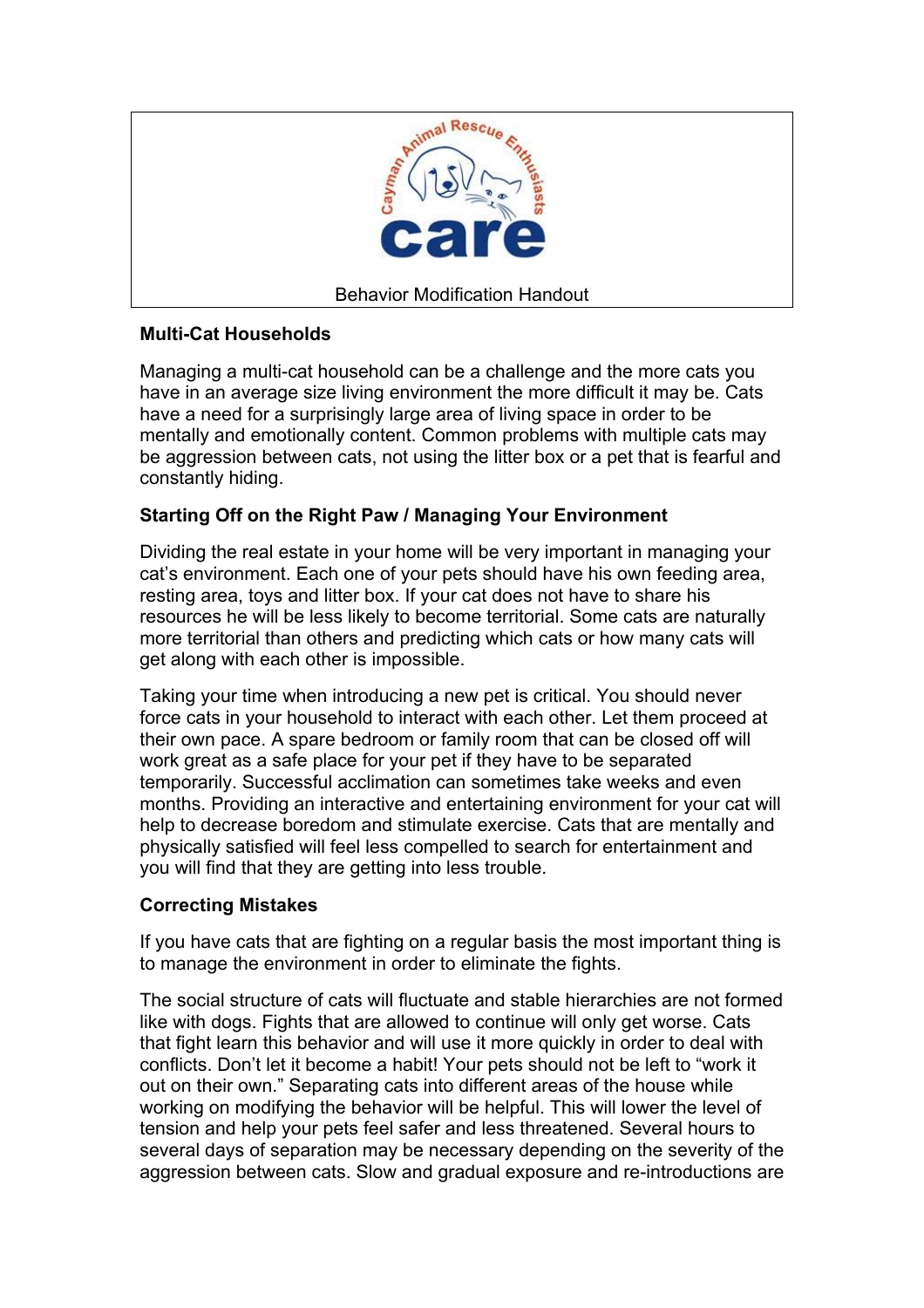needed when attempting to bring cats back together in the same area. Positive reinforcement with food treats and verbal praise when cats are interacting appropriately will help to make it a pleasant and less frightening experience. You should never force any physical contact let them get reacquainted at their own pace. Cats that have a history of fighting with each other may never become best friends, and may just tolerate each other. Some highly territorial cats may do better as the only cat in the household.

#### **Avoiding the Pitfalls**

You should never punish your cats for fighting or use punishment to interrupt aggressive behaviors. Punishment in most cases will only elicit an increase in aggression or fear and you may become the indirect target of a bite or a scratch. Redirecting your cat when you see one of them targeting anothercat in the house (stalking) and get his attention focused on something else, such as a favorite toy or a food treat. Learn your cat's body language and try to anticipate when aggression may develop between your pets. Avoid activities that may trigger aggressive responses in your pets. It may take some detective work to uncover your pet's sensitivities and to discover what is most likely to trigger an event.

Stopping fights before they get started will help to decompress tension in a household where cats are not getting along. If a fight is already begun it is important to interrupt it as soon as possible. Use a loud clap of your hands or a loud "HEY". Often cats that are in fight response are difficult to separate you may need to have a spray bottle of water or a can of compressed air to use as an interruption by spraying them. Do not attempt to pick up or separate your cats with your hands or feet this could easily result in an injury to yourself. Once separated your cats should be isolated from each other in order to calm them down. It may take sometime for your pet's mental and physical state to return to normal so be patient and do not rush to put them back together until you are certain immediate fighting will not reoccur.

#### **Tips and Hints**

There are a lot of variables that determine whether cats in your house will be friends or foes many of them not fully understood even by the most experienced professionals.

Socialization does play a big role; kittens that have been exposed to other cats at an early age or come from friendly parents are more likely to be tolerant or friendly towards other cats.

• Considering a trip to your vet for extreme cases may be helpful. Your vet may be able to provide medication to help your cat thru the training and behavior modification period. It is also important to ensure your cat's issues are not related to any medical condition prior to starting a behavior modification plan.

• Spaying and neutering your pets is important in creating a well balanced multi-cat household. Just one intact member may cause problems in the entire group.